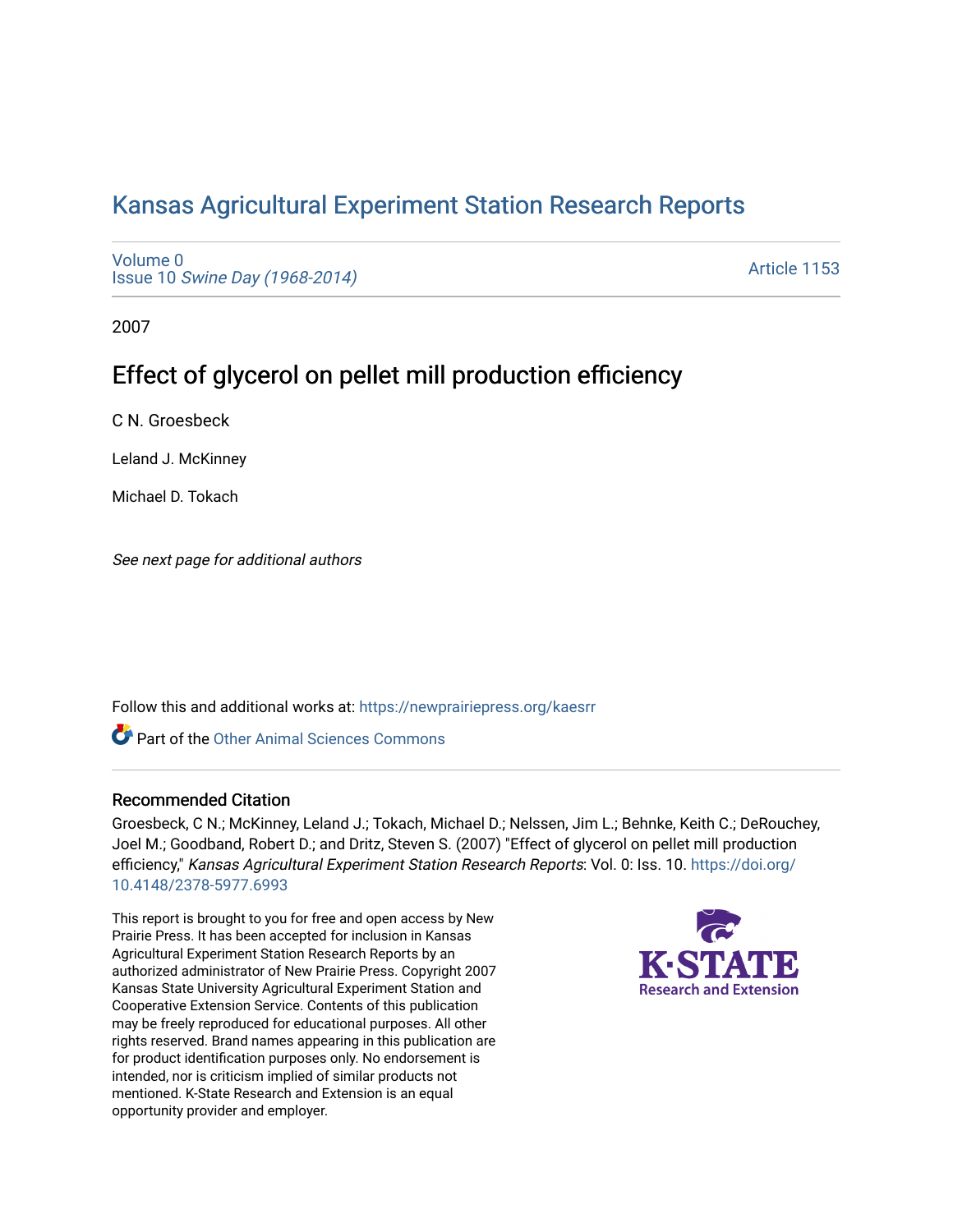## Effect of glycerol on pellet mill production efficiency

## **Abstract**

Crude glycerol is a by-product of the biofuels industry, which has the potential to be used as a feed ingredient in animal diets. However, little is known about glycerol's nutritional value or how it impacts feed quality and feed processing efficiency. Three experiments were conducted to evaluate the effects of glycerol on production efficiency of a pellet mill. In all three experiments, diets were manufactured, pelleted, and data collected at the KSU Grain Science Feed Mill. All diets were steam conditioned to 85°F and pelleted at 150 $\hat{A}^{\circ}F$  using a CPM pellet mill equipped with a 4 mm  $\tilde{A}$  – 32 mm pellet die. In Exp. 1, the six treatments were a corn-soybean meal-based swine grower diet formulated to contain 0, 3, 6, 9, 12, and 15% crude glycerol. Experiment 2 included seven treatments: the control with no added soy oil or glycerol, the control diet with 3 or 6% added soy oil, the control diet with 3 or 6% added glycerol, and the control with 6 or 12% of a 50:50 soy oil to glycerol blend. Experiment 3 included five treatments: a control with no added lactose or glycerol, the control diet with 3.6 or 7.2% lactose, or the control with 3.6 or 7.2% glycerol. Each experimental diet was replicated by manufacturing a new batch of feed three times. Glycerol lowered delta temperature, amperage, and motor load in Exp. 1, 2, and 3. The addition of glycerol consistently improved pellet quality. Production rate was not affected by the addition of glycerol; however, glycerol decreased total energy usage (KWh/t). Furthermore, glycerol can be added to a diet in combination with soy oil in a blend to improve production efficiency and pellet quality compared to a diet containing only soy oil. The addition of glycerol will improve the production efficiency of pelleting, pellet quality, and decrease energy cost when included in diets prior to pelleting.; Swine Day, 2007, Kansas State University, Manhattan, KS, 2007

## Keywords

Kansas Agricultural Experiment Station contribution; no. 08-121-S; Swine day, 2007; Report of progress (Kansas State University. Agricultural Experiment Station and Cooperative Extension Service); 985; Swine; Feed manufacturing; Glycerol; Pelleting

## Creative Commons License



This work is licensed under a [Creative Commons Attribution 4.0 License](https://creativecommons.org/licenses/by/4.0/).

## Authors

C N. Groesbeck, Leland J. McKinney, Michael D. Tokach, Jim L. Nelssen, Keith C. Behnke, Joel M. DeRouchey, Robert D. Goodband, and Steven S. Dritz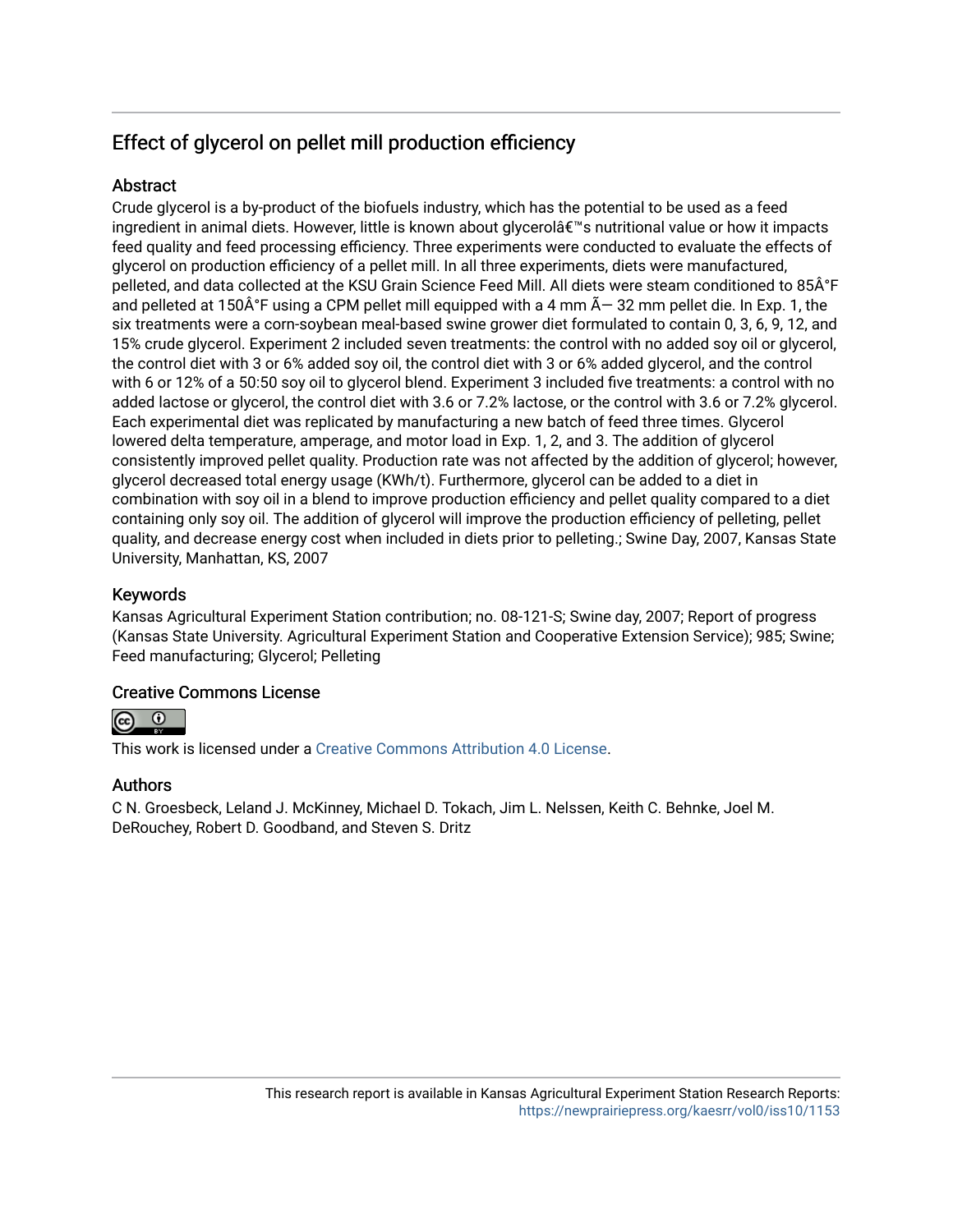#### **EFFECT OF GLYCEROL ON PELLET MILL PRODUCTION EFFICIENCY**

*C. N. Groesbeck, L. J. McKinney<sup>1</sup> , J. M. DeRouchey, M. D. Tokach, R. D. Goodband, J. M. Nelssen, S. S. Dritz<sup>2</sup>, and K. C. Behnke<sup>1</sup>* 

#### **Summary**

Crude glycerol is a by-product of the biofuels industry, which has the potential to be used as a feed ingredient in animal diets. However, little is known about glycerol's nutritional value or how it impacts feed quality and feed processing efficiency. Three experiments were conducted to evaluate the effects of glycerol on production efficiency of a pellet mill. In all three experiments, diets were manufactured, pelleted, and data collected at the KSU Grain Science Feed Mill. All diets were steam conditioned to 85°F and pelleted at 150°F using a CPM pellet mill equipped with a 4 mm  $\times$  32 mm pellet die. In Exp. 1, the six treatments were a corn-soybean meal-based swine grower diet formulated to contain 0, 3, 6, 9, 12, and 15% crude glycerol. Experiment 2 included seven treatments: the control with no added soy oil or glycerol, the control diet with 3 or 6% added soy oil, the control diet with 3 or 6% added glycerol, and the control with 6 or 12% of a 50:50 soy oil to glycerol blend. Experiment 3 included five treatments: a control with no added lactose or glycerol, the control diet with 3.6 or 7.2% lactose, or the control with 3.6 or 7.2% glycerol. Each experimental diet was replicated by manufacturing a new batch of feed three times. Glycerol lowered delta temperature, amperage, and motor load in Exp. 1, 2, and 3. The addition of glycerol consistently improved pellet quality. Production rate was not affected by the addition of glycerol; however, glycerol decreased total energy usage (KWh/t). Furthermore, glycerol can be added to a diet in combination with soy oil in a blend to improve production efficiency and pellet quality compared to a diet containing only soy oil. The addition of glycerol will improve the production efficiency of pelleting, pellet quality, and decrease energy cost when included in diets prior to pelleting.

(Key words: feed manufacturing, glycerol, pelleting.)

#### **Introduction**

The Renewable Fuel Standards Program, which is part of the Energy Policy Act of 2005, mandates that a minimum level of renewable fuels be consumed in the United States each year. In 2006, the minimum biofuels consumption level was set at four billion gallons with expectations of doubling by 2012. Consequently, there has and will continue to be an unprecedented level of growth in the biofuels industries. Biodiesel is the renewable alternative to petroleum-based diesel fuel. It consists of monoalkyl esters formed through an alcohol-based catalyzed reaction of triglycerides in oils and fats. According to the National Biodiesel Board, there are currently 105 biodiesel production facilities operating in

<sup>&</sup>lt;sup>1</sup>Department of Grain Science and Industry.

<sup>&</sup>lt;sup>2</sup> Food Animal Health and Management Center, College of Veterinary Medicine.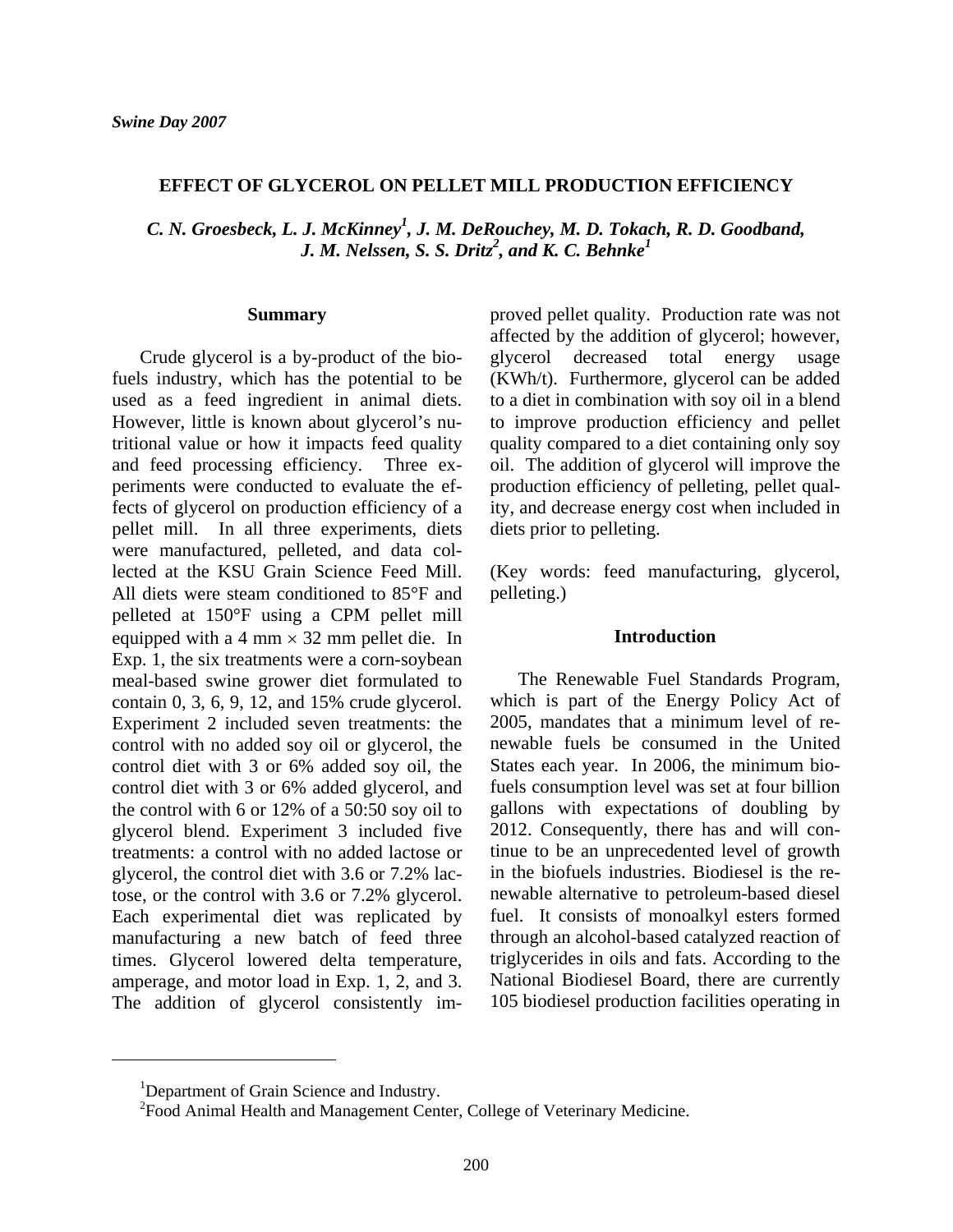the United States and 77 facilities are in the planning or construction stage. If all of these facilities are realized, the estimated U.S. biodiesel production capacity will exceed 2.5 billon gallons. This level of production will yield nearly 1.3 million tons of glycerol, the primary co-product of the biodiesel production process. Glycerol constitutes approximately 10 to 11% of a typical triglyceride. Purification of crude glycerol to a chemically pure substance results in a valuable industrial chemical. However, it is costly and the glycerol market is already saturated, thus the price of glycerol continues to decline. This trend will continue as more and more biodiesel production facilities come online. Consequently, there has been much interest in utilizing crude glycerol as a feed ingredient in animal diets to reduce diet costs. However, little is known about glycerol's nutritional value or how it impacts feed quality and feed processing efficiency. Therefore, the objective of these trials was to evaluate the effects of glycerol on pelleting production efficiency.

#### **Materials and Methods**

In all three experiments, diets were manufactured, pelleted, and data collected at the KSU Grain Science Feed Mill. All diets were steam conditioned to 85°F and pelleted at 150°F using a CPM pellet mill (Master Model HD, Series 2000) equipped with a 4 mm  $\times$  32 mm pellet die. In all three experiments, each diet was replicated by manufacturing a new batch of feed three times. Pellet mill electrical consumption, production rate, hot-pellet temperature, motor load, feeder rate, conditioning rate, and pellet durability were measured.

Experiment 1 included six treatments that were corn-soybean meal-based swine grower diets formulated to contain 0, 3, 6, 9, 12, and 15% crude glycerol (Table 1).

Experiment 2 included seven treatments: the control with no added soy oil or glycerol, the control diet with 3 or 6% added soy oil, the control diet with 3 or 6% added glycerol, and the control with 6 or 12% of a 50:50 soy oil to glycerol blend (Table 2). All diets were formulated to the same lysine to metabolizable energy ratio. The metabolizable energy value used for glycerol was 1,555 kcal/lb.

Experiment 3 included five treatments: a control with no added lactose or glycerol, the control diet with 3.6 or 7.2% lactose, or the control with 3.6 or 7.2% glycerol (Table 3).

#### **Results and Discussion**

**Experiment 1**. There was no difference (*P*>0.11) in conditioning temperature, indicating that all diets were indeed pelleted at 150°F (Table 4). Hot pellet temperature initially decreased (quadratic; *P*<0.05) through 6% added glycerol, increased at 9% added glycerol, and again decreased through 15% added glycerol. Delta temperature also decreased (quadratic; *P*<0.01) though 6% added glycerol, increased at 9% added glycerol, and again decreased through 15% added glycerol. Delta temperature should follow a similar pattern to hot pellet temperature as delta temperature is calculated using both hot pellet temperature and conditioning temperature. There was no difference (*P*>0.46) in voltage (volts) with increasing added glycerol. Amperage (Amps) decreased (quadratic; *P*<0.01) with the addition of glycerol. The greatest decreases occurred with the addition of 3% glycerol and again at the 12% glycerol additions; however, all diets with glycerol had lower amps than the control. Motor load was also decreased (quadratic;  $P<0.01$ ) with the addition of glycerol. Similar to amps, motor load decreased the greatest with the initial addition of 3% glycerol and again from 9 to 12% glycerol addition. Voltage, amps, and motor load are measures of energy. Amperage and motor load values follow similar trends. Amperage measures the electrical current pulled from the pellet mill, and motor load energy needed to rotate the pellet die. Motor load will increase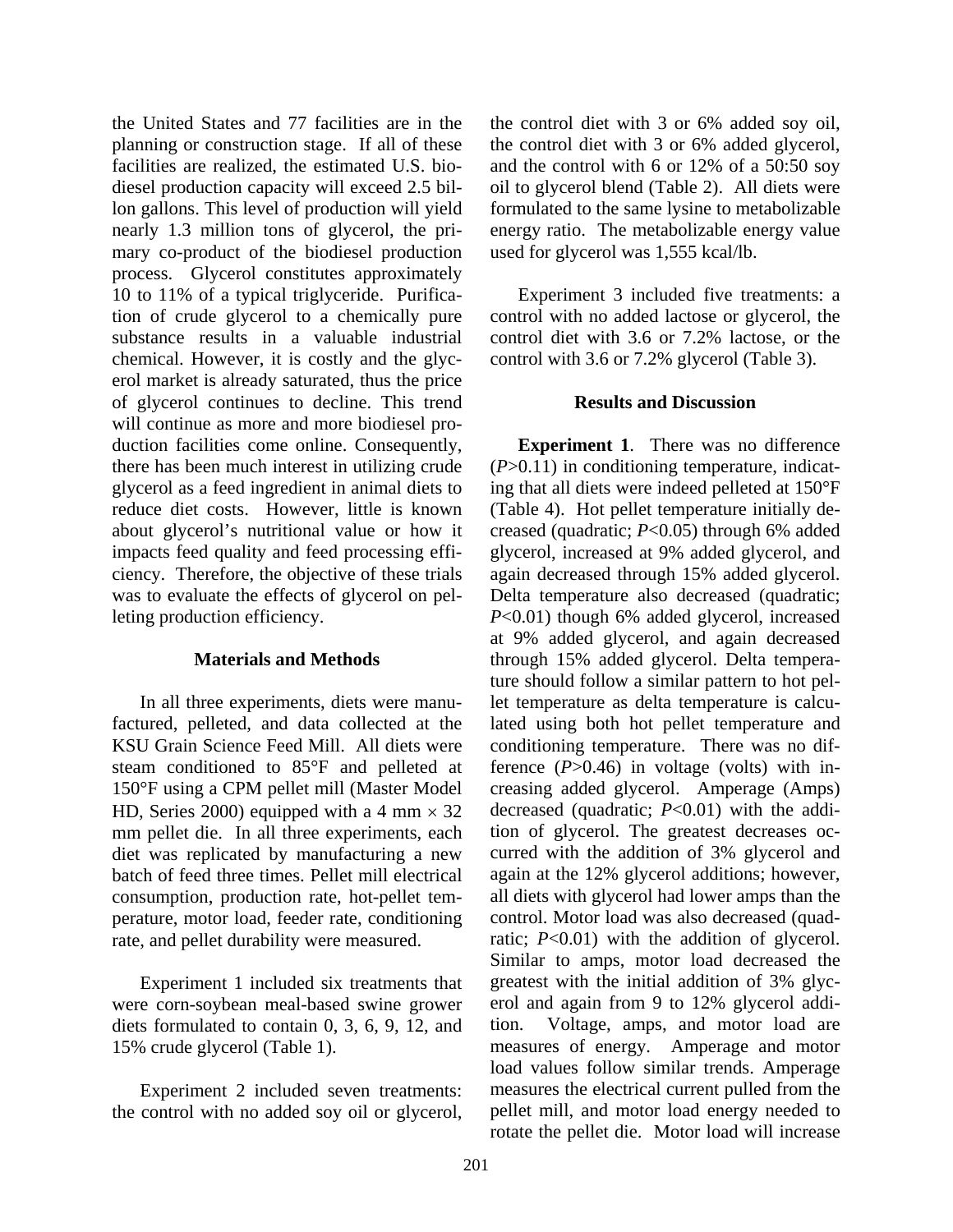with increased friction in the die and decrease as friction is decreased. The decrease in motor load when glycerol is added to the diet indicates a decrease in pellet die friction. Pellet quality was also improved (*P*<0.01) with the addition of glycerol. Pellet durability index (PDI) increased (linear; *P*<0.01) through 15% added glycerol for both the standard and modified PDI. The addition of glycerol had no effect (*P*>0.14) on production rate (t/h). The kWh/t production rate decreased (quadratic; *P*<0.01) with the addition of glycerol; it increased at 9%, and decreased again through 15% glycerol addition. The response exhibited at the 9% added glycerol treatment doesn't follow the trend for all other glycerol levels. This spike at the 9% added glycerol treatment is not completely understood. The 9% diet caused problems when attempting to pellet the diet at higher conditioning temperatures. It continually overloaded the pellet mill at approximately 168°F. This phenomenon warrants further investigation of a potential interaction with added glycerol and conditioning temperature.

**Experiment 2**. Similar to Exp. 1, a conditioning temperature of 150°F was targeted. There was a tendency  $(P<0.08)$  for the 3% soy oil, 3% glycerol, and the 6% blend treatments to have a higher conditioning temperature of 151°F compared to all other treatments at 150°F (Table 5). Although statistically significant, this small difference is of little practical importance. Hot pellet temperature and delta temperature were decreased (linear; *P*<0.01) with the addition of soy oil, glycerol, and their blend. Hot pellet temperature and delta temperature decreased (*P*<0.01) when soy oil, glycerol, or the blend was added to the diet when compared to the control. Hot pellet temperature and delta temperature was also decreased (*P*<0.01) for the soy oil/glycerol blend when compared to soy oil and glycerol additions. There was no difference (*P*>0.10) between hot pellet temperature and delta temperature between soy oil and glycerol additions. There was no difference (*P*>0.11) in voltage between any of the treatments.

Amperage and motor load decreased (linear;  $P<0.01$ ) with the addition of soy oil, glycerol, and their blend. The addition of 3 and 6% glycerol decreased (quadratic, *P*<0.05) amps and motor load; the greatest decrease occurred with the initial addition of glycerol to the diet.

The addition of the soy oil/glycerol blend had the greatest decrease in motor load, and amps (quadratic; *P*<0.03), with the12% blend addition decreasing amps and motor load the greatest. The addition of soy oil, glycerol, and soy oil/glycerol blend all decreased (*P*<0.01) amps and motor load compared to the control. The addition of soy oil and glycerol resulted in increased (*P*<0.01) amps and motor load compared to the blend. The soy oil/glycerol blend had the lowest amps and motor load compared to all other treatments, indicating the largest reduction in pellet die friction.

Pellet quality was not affected (*P*>0.26) with the addition of glycerol; however, the 6% added glycerol had the greatest standard and modified PDI compared to all other treatments. The addition of soy oil decreased (quadratic; *P*<0.01) PDI. The blend of soy oil and glycerol decreased (linear; *P*<0.01) PDI but the overall PDI of the blend was greater (*P*<0.01) than the PDI of soybean oil alone. The overall PDI was greater ( $P<0.01$ ) for glycerol when compared to the soy oil/glycerol blend and soy oil treatments. Soy oil had a slightly increased (*P*>0.01) production rate compared to glycerol. Production rate (t/h) was not different (*P*>0.10) between glycerol and the soy oil/glycerol blend or the control. The soy oil/glycerol blend was not different (*P*>0.10) from any of the other treatments. The kWh/t production rate decreased (quadratic; *P*<0.01) with the addition of soy oil, glycerol, and the soy oil/glycerol blend. The greatest benefit occurred with the initial addition of any of the liquid sources.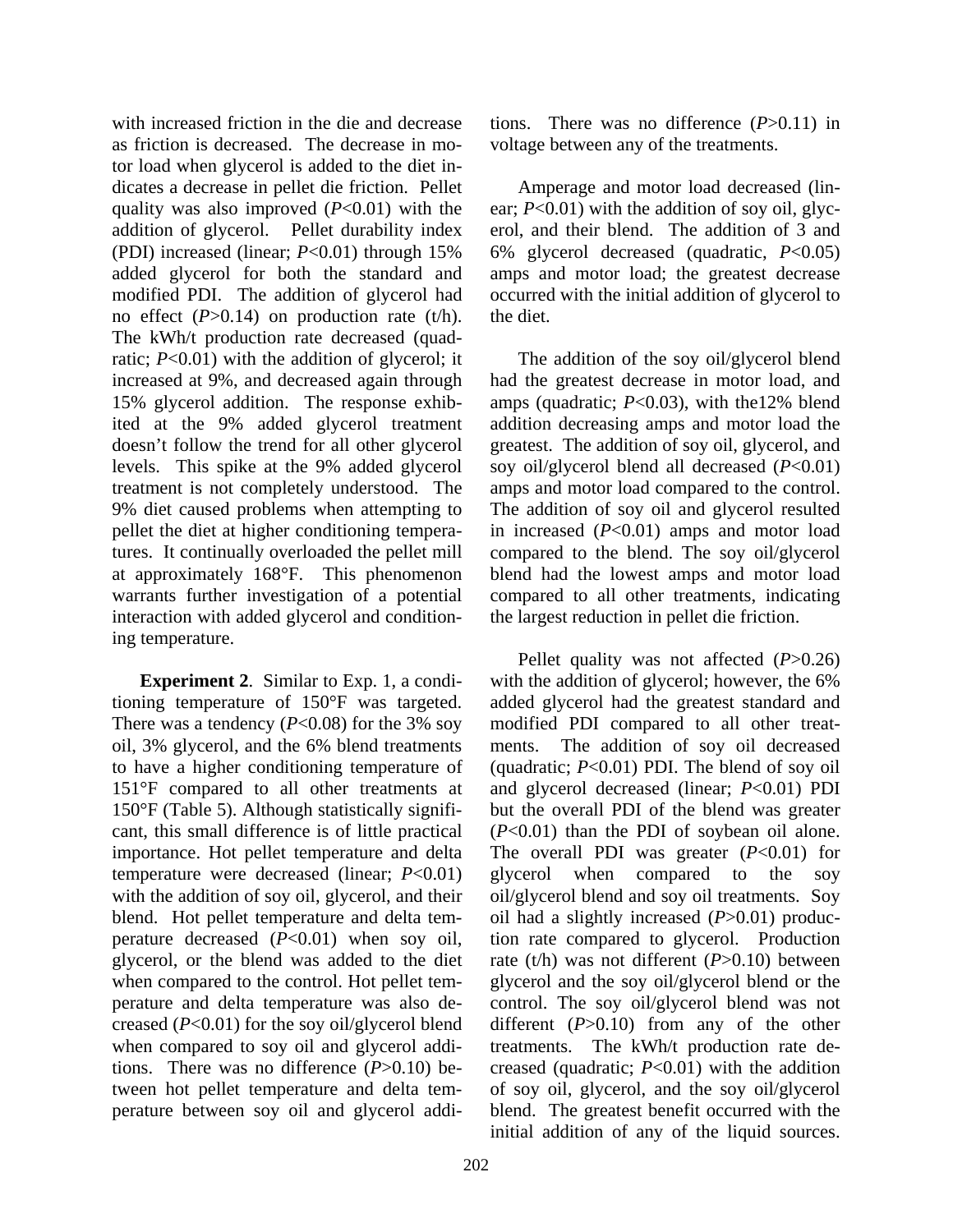All treatment means were different (*P*<0.01), with the control having the highest kWh/h and the soy oil/glycerol blend having the lowest. Glycerol had a slightly higher mean than the soy oil, but it was intermediate to the control and soy oil/glycerol blend.

**Experiment 3**. There was no difference (*P*>0.12) in conditioning temperature among treatments: all treatments were pelleted at 150 °F (Table 6). Hot pellet temperature and delta temperature decreased (linear; *P*<0.01) through 7.2% added glycerol. Hot pellet temperature and delta temperature increased (linear; *P*<0.01) through 7.2% added lactose. Hot pellet temperature and delta temperature were different (*P*<0.01) among all treatments. The diet containing lactose had the highest hot pellet temperature and delta temperature, and the diet containing glycerol had the lowest. The control diet hot pellet and delta temperatures were intermediate to the lactose and control treatment temperatures. The addition of lactose also resulted in an increase (linear; *P*<0.01) in amps and motor load. The increase in amps and motor load indicates an increase in pellet die friction with added lactose. The addition of glycerol decreased (linear; *P*<0.01) amps and motor load, similar to Exp. 1 and 2, indicating a decrease in pellet die friction. The added lactose resulted in an increased (*P*<0.01) hot pellet temperature and delta temperature compared with the control and glycerol. The added glycerol resulted in decreased (*P*<0.01) hot pellet temperature and delta temperature compared with the control and lactose diets. Pellet quality was improved (linear; *P*<0.01) with either added lactose or glycerol. Standard and modified PDI were not different (*P*>0.10) between lactose and glycerol. Lactose and glycerol resulted in an increased (*P*<0.01) standard and modified PDI compared with the control. Standard and modified PDI were greatest for the 7.2% added lactose and 7.2% added glycerol. Production rate (t/h) increased (quadratic; *P*<0.04) with the addition of lactose. The increase in production rate was greatest at the 3.6% added lactose, with no additional production rate benefit at the 7.2% added lactose. Adding glycerol had no effect (*P*>0.10) on production rate. Adding lactose increased (*P*<0.01) production rate when compared with the control and glycerol. The kWh/t decreased (linear; *P*<0.01) through 7.2% added glycerol, indicating a decrease in energy consumption without decreasing pellet mill output compared with the control. The diet containing lactose had an increased (*P*<0.01) kWh/t compared with the diet containing glycerol and the control diet.

In conclusion, glycerol consistently lowered delta temperature (less die friction), amperage, and motor load. The addition of glycerol also improved pellet quality in Exp. 1, 3, and tended to improve pellet quality in Exp. 2. Production rate was not affected by the addition of glycerol in Exp 1 and 3; however, glycerol decreased kWh/t in Exp 1, 2 and 3. This indicates that a pellet mill could decrease energy cost without decreasing tons of feed produced. These data also indicate that glycerol can be added to a diet in combination with soy oil to improve production efficiency and pellet quality compared to a diet containing only soy oil. The addition of glycerol improved production efficiency of pelleting, pellet quality, and decreased energy cost for the pellet mill.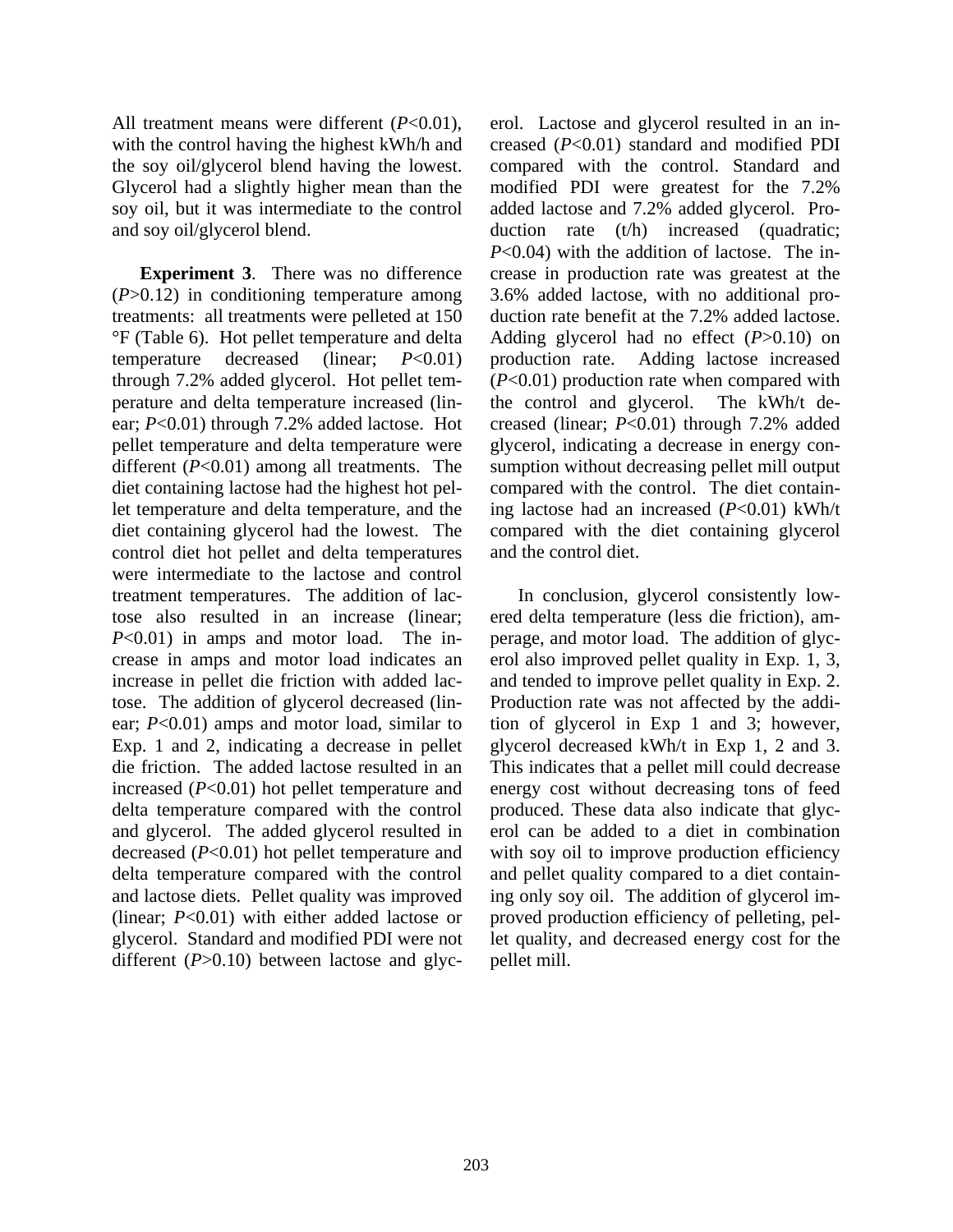|                               | Added Glycerol, % |                |        |        |        |        |  |  |
|-------------------------------|-------------------|----------------|--------|--------|--------|--------|--|--|
| Item                          | $\overline{0}$    | $\overline{3}$ | 6      | 9      | 12     | 15     |  |  |
| Corn                          | 63.54             | 60.30          | 57.06  | 53.82  | 50.57  | 47.33  |  |  |
| Soybean meal (46.5% CP)       | 32.57             | 32.81          | 33.06  | 33.30  | 33.54  | 33.78  |  |  |
| Crude glycerol <sup>a</sup>   |                   | 3.00           | 6.00   | 9.00   | 12.00  | 15.00  |  |  |
| Monocalcium phosphate (21% P) | 1.65              | 1.65           | 1.65   | 1.65   | 1.65   | 1.65   |  |  |
| Limestone                     | 0.95              | 0.95           | 0.95   | 0.95   | 0.95   | 0.95   |  |  |
| Salt                          | 0.35              | 0.35           | 0.35   | 0.35   | 0.35   | 0.35   |  |  |
| Vitamin premix                | 0.25              | 0.25           | 0.25   | 0.25   | 0.25   | 0.25   |  |  |
| Trace mineral premix          | 0.15              | 0.15           | 0.15   | 0.15   | 0.15   | 0.15   |  |  |
| L-lysine HCl                  | 0.30              | 0.30           | 0.30   | 0.30   | 0.30   | 0.30   |  |  |
| DL-methionine                 | 0.12              | 0.12           | 0.12   | 0.12   | 0.12   | 0.12   |  |  |
| L-threonine                   | 0.12              | 0.12           | 0.12   | 0.12   | 0.12   | 0.12   |  |  |
| Total                         | 100.00            | 100.00         | 100.00 | 100.00 | 100.00 | 100.00 |  |  |
| Calculated analysis           |                   |                |        |        |        |        |  |  |
| Total lysine, %               | 1.38              | 1.38           | 1.38   | 1.38   | 1.38   | 1.38   |  |  |
| ME, kcal/lb                   | 1,496             | 1,496          | 1,496  | 1,496  | 1,496  | 1,496  |  |  |
| Protein, %                    | 21.0              | 20.8           | 20.7   | 20.5   | 20.3   | 20.2   |  |  |
| Ca, %                         | 0.80              | 0.80           | 0.80   | 0.80   | 0.80   | 0.80   |  |  |
| $P, \%$                       | 0.75              | 0.74           | 0.73   | 0.73   | 0.72   | 0.71   |  |  |
| Available P, %                | 0.42              | 0.42           | 0.42   | 0.42   | 0.42   | 0.42   |  |  |
| Lysine:calorie ratio, g/Mcal  | 3.79              | 3.79           | 3.79   | 3.79   | 3.79   | 3.79   |  |  |

**Table 1. Composition of Diets, Exp. 1 (as-fed basis)**

a Contained 90.7% glycerin and 136 ppm methanol.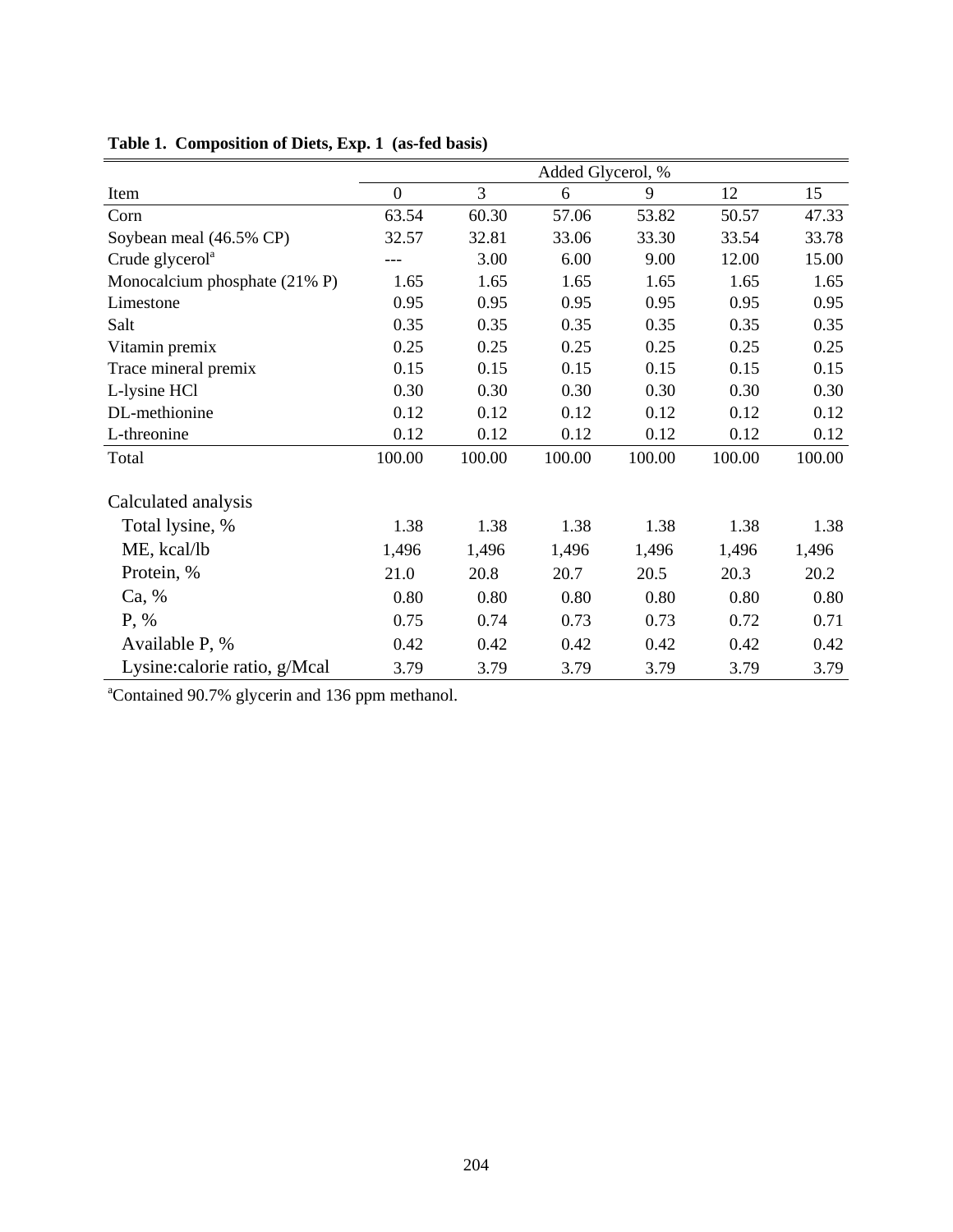|                             |         | Soy Oil, % |        |        | Glycerol, % | Blend <sup>a</sup> , % |        |  |
|-----------------------------|---------|------------|--------|--------|-------------|------------------------|--------|--|
| Item                        | Control | 3          | 6      | 3      | 6           | 6                      | 12     |  |
| Corn                        | 53.71   | 47.92      | 42.55  | 50.44  | 47.18       | 44.67                  | 35.91  |  |
| Soybean meal (46.5% CP)     | 41.98   | 44.62      | 46.86  | 42.23  | 42.47       | 44.86                  | 47.54  |  |
| Crude glycerol <sup>b</sup> | ---     | $---$      | $---$  | 3.00   | 6.00        | 3.00                   | 6.00   |  |
| Soybean oil                 |         | 3.00       | 6.00   |        | $---$       | 3.00                   | 6.00   |  |
| Monocalcium phosphate       |         |            |        |        |             |                        |        |  |
| $(21\% P)$                  | 1.60    | 1.71       | 1.81   | 1.61   | 1.61        | 1.71                   | 1.77   |  |
| Limestone                   | 0.95    | 0.95       | 0.95   | 0.95   | 0.95        | 0.95                   | 0.95   |  |
| Salt                        | 0.35    | 0.35       | 0.35   | 0.35   | 0.35        | 0.35                   | 0.35   |  |
| Vitamin premix              | 0.25    | 0.25       | 0.25   | 0.25   | 0.25        | 0.25                   | 0.25   |  |
| Trace mineral premix        | 0.15    | 0.15       | 0.15   | 0.15   | 0.15        | 0.15                   | 0.15   |  |
| L-lysine HCl                | 0.30    | 0.30       | 0.30   | 0.30   | 0.30        | 0.30                   | 0.30   |  |
| DL-methionine               | 0.11    | 0.13       | 0.15   | 0.12   | 0.13        | 0.14                   | 0.16   |  |
| L-threonine                 | 0.10    | 0.12       | 0.13   | 0.11   | 0.11        | 0.12                   | 0.13   |  |
| Antibiotic <sup>c</sup>     | 0.50    | 0.50       | 0.50   | 0.50   | 0.50        | 0.50                   | 0.50   |  |
| Total                       | 100.00  | 100.00     | 100.00 | 100.00 | 100.00      | 100.00                 | 100.00 |  |
| Calculated analysis         |         |            |        |        |             |                        |        |  |
| Total lysine, %             | 1.38    | 1.45       | 1.50   | 1.38   | 1.38        | 1.45                   | 1.51   |  |
| ME, kcal/lb                 | 1,489   | 1,555      | 1,621  | 1,489  | 1,489       | 1,555                  | 1,621  |  |
| Protein, %                  | 20.9    | 21.7       | 22.3   | 20.8   | 20.6        | 21.6                   | 22.1   |  |
| Ca, %                       | 0.79    | 0.81       | 0.84   | 0.79   | 0.79        | 0.81                   | 0.83   |  |
| P, %                        | 0.74    | 0.76       | 0.78   | 0.73   | 0.72        | 0.76                   | 0.76   |  |
| Available P, %              | 0.41    | 0.44       | 0.46   | 0.41   | 0.41        | 0.44                   | 0.45   |  |
| Lysine:calorie ratio,       |         |            |        |        |             |                        |        |  |
| g/Mcal                      | 3.81    | 3.82       | 3.81   | 3.81   | 3.81        | 3.82                   | 3.82   |  |

### **Table 2. Composition Diets, Exp. 2 (as-fed basis)**

<sup>a</sup>Contained a 50:50 blend of soy oil to crude glycerol.<br><sup>b</sup>Contained 90.7 % glycerin and 136 ppm methanol.

c Provided 140 g of Neomycin sulfate and 140 g Oxytetracycline HCl per ton of complete feed.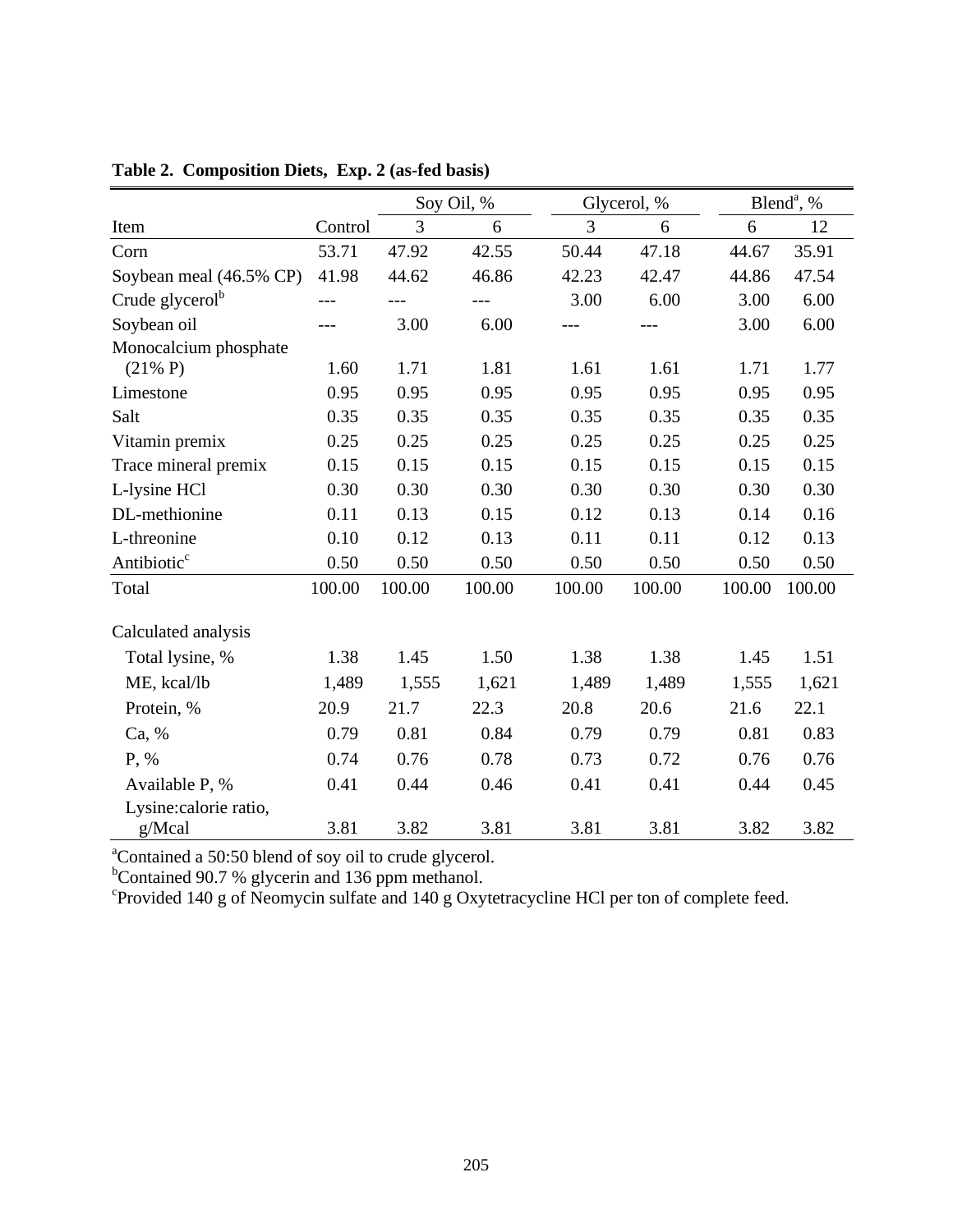|                             |         | Lactose, % |        | Glycerol, % |        |  |  |
|-----------------------------|---------|------------|--------|-------------|--------|--|--|
| Item                        | Control | 3.6        | 7.2    | 3.6         | 7.2    |  |  |
| Corn                        | 63.25   | 59.36      | 55.47  | 59.36       | 55.47  |  |  |
| Soybean meal (46.5% CP)     | 26.87   | 27.16      | 27.45  | 27.16       | 27.45  |  |  |
| Crude glycerol <sup>a</sup> | ---     | $---$      | ---    | 3.60        | 7.20   |  |  |
| Fish meal                   | 4.50    | 4.50       | 4.50   | 4.50        | 4.50   |  |  |
| Lactose                     |         | 3.60       | 7.20   | $---$       |        |  |  |
| Soybean oil                 | 1.00    | 1.00       | 1.00   | 1.00        | 1.00   |  |  |
| Monocalcium phosphate       |         |            |        |             |        |  |  |
| $(21\% P)$                  | 1.40    | 1.40       | 1.40   | 1.40        | 1.40   |  |  |
| Limestone                   | 0.70    | 0.70       | 0.70   | 0.70        | 0.70   |  |  |
| Salt                        | 0.35    | 0.35       | 0.35   | 0.35        | 0.35   |  |  |
| Vitamin premix              | 0.25    | 0.25       | 0.25   | 0.25        | 0.25   |  |  |
| Trace mineral premix        | 0.15    | 0.15       | 0.15   | 0.15        | 0.15   |  |  |
| L-lysine HCl                | 0.30    | 0.30       | 0.30   | 0.30        | 0.30   |  |  |
| DL-methionine               | 0.14    | 0.14       | 0.14   | 0.14        | 0.14   |  |  |
| L-threonine                 | 0.14    | 0.14       | 0.14   | 0.14        | 0.14   |  |  |
| Antibiotic <sup>b</sup>     | 0.70    | 0.70       | 0.70   | 0.70        | 0.70   |  |  |
| Total                       | 100.00  | 100.00     | 100.00 | 100.00      | 100.00 |  |  |
| Calculated analysis         |         |            |        |             |        |  |  |
| Total lysine, %             | 1.43    | 1.43       | 1.43   | 1.43        | 1.43   |  |  |
| ME, kcal/lb                 | 1,512   | 1,512      | 1,512  | 1,511       | 1,511  |  |  |
| Protein, %                  | 21.2    | 21.0       | 20.8   | 21.0        | 20.8   |  |  |
| Ca, %                       | 0.87    | 0.87       | 0.87   | 0.87        | 0.87   |  |  |
| P, %                        | 0.79    | 0.78       | 0.78   | 0.78        | 0.78   |  |  |
| Available P, %              | 0.49    | 0.49       | 0.49   | 0.49        | 0.49   |  |  |
| Lysine:calorie ratio,       |         |            |        |             |        |  |  |
| g/Mcal                      | 3.90    | 3.90       | 3.90   | 3.90        | 3.90   |  |  |

## **Table 3. Composition Diets, Exp. 3 (as-fed basis)**

<sup>a</sup> Provided 90.7% glycerin and 136 ppm methanol.<br><sup>b</sup> Provided 140 g of Neomycin sulfate and 140 g Oxytetracycline HCl per ton of complete feed.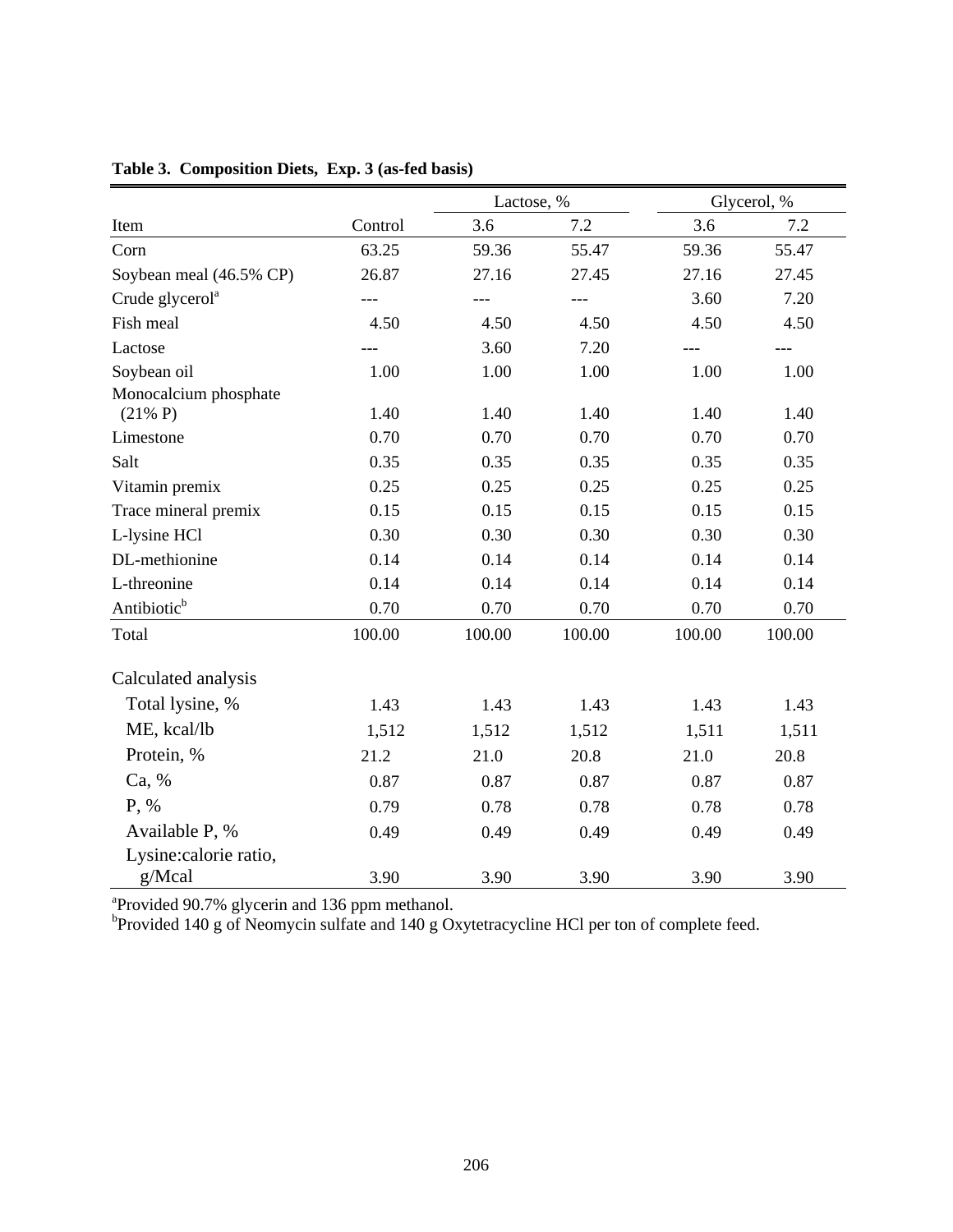|                                | Added Glycerol, % |       |       |       |       |       |           |        | Contrast, $P <$ |
|--------------------------------|-------------------|-------|-------|-------|-------|-------|-----------|--------|-----------------|
| Item                           | $\boldsymbol{0}$  | 3     | 6     | 9     | 12    | 15    | <b>SE</b> | Linear | Quadratic       |
| Conditioning temp, °F          | 149.7             | 150.0 | 150.2 | 150.2 | 149.8 | 149.8 | 0.37      | 0.11   | 0.98            |
| Hot pellet temp, $\mathrm{P}F$ | 169.1             | 167.8 | 166.1 | 169.9 | 161.9 | 163.0 | 2.16      | 0.26   | 0.05            |
| Delta temp, °F                 | 18.9              | 17.3  | 15.5  | 19.2  | 11.7  | 12.6  | 2.04      | 0.33   | 0.01            |
| Voltage, volts                 | 250.4             | 250.0 | 248.9 | 252.3 | 250.1 | 250.3 | 1.94      | 0.74   | 0.46            |
| Amperage, amps                 | 29.3              | 25.2  | 23.6  | 22.9  | 19.5  | 18.1  | 0.85      | 0.11   | 0.01            |
| Motor load, %                  | 54.7              | 45.7  | 41.7  | 41.0  | 33.3  | 30.3  | 2.00      | 0.12   | 0.01            |
| Pellet durability              |                   |       |       |       |       |       |           |        |                 |
| Standard, %                    | 90.1              | 92.1  | 93.5  | 95.7  | 94.9  | 94.7  | 0.73      | 0.01   | 0.33            |
| Modified, %                    | 87.5              | 89.4  | 91.2  | 93.9  | 92.3  | 91.6  | 1.14      | 0.01   | 0.97            |
| Production rate, t/hr          | 1.32              | 1.27  | 1.24  | 1.11  | 1.09  | 1.10  | 0.04      | 0.14   | 0.35            |
| Total energy, kWh/t            | 7.62              | 6.81  | 6.51  | 7.09  | 6.10  | 5.60  | 0.26      | 0.91   | 0.01            |

**Table 4. Effects of Added Glycerol on Production Efficiency, Exp 1a<sup>b</sup>**

<sup>a</sup>All diets were corn-soybean meal-based swine grower diets.

<sup>b</sup>Each experimental diet was replicated by manufacturing a new batch of feed three times.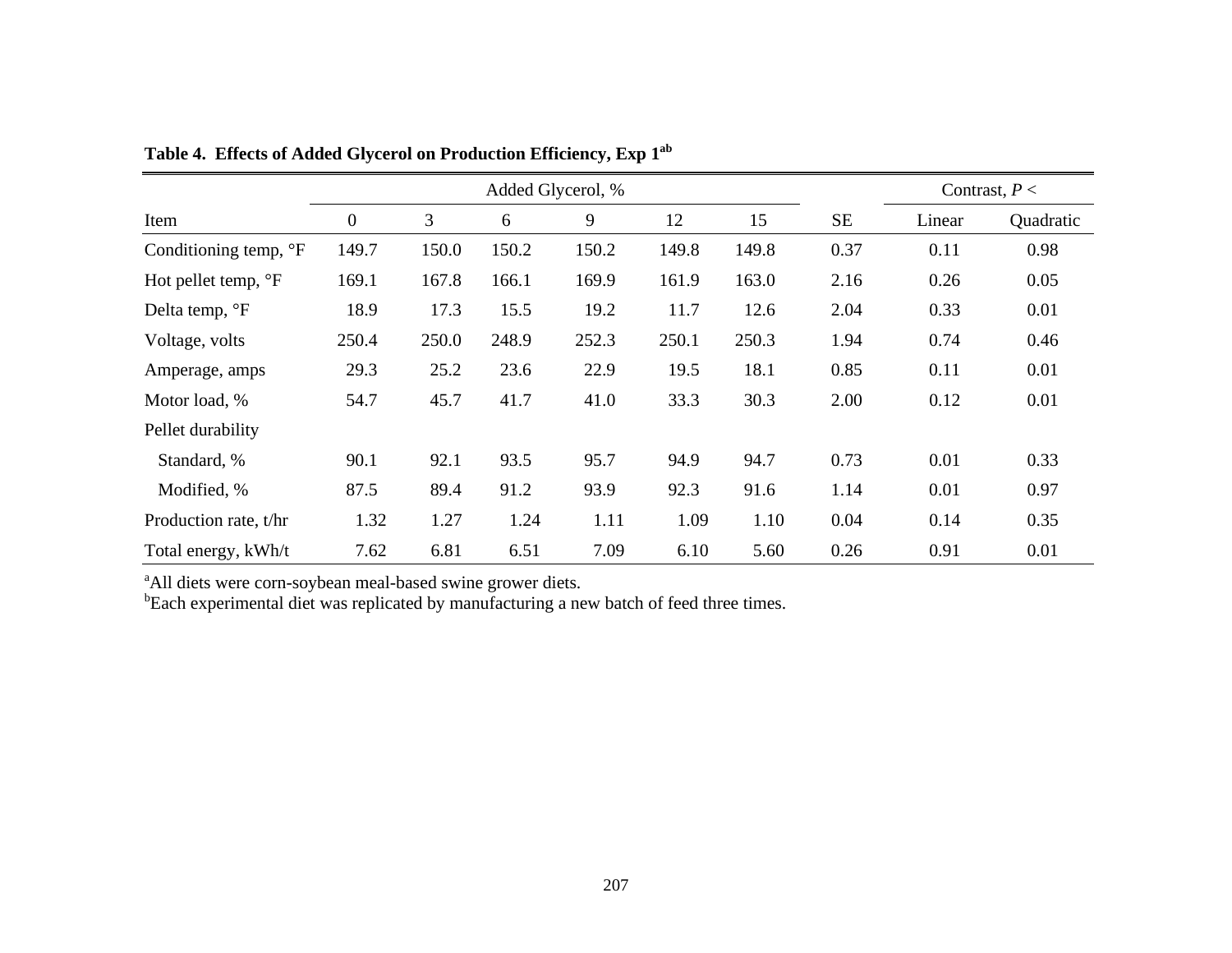|                                     |         |       |           |       |             |                          |       |           | Contrasts, $P \leq^d$ |          |          |      |       |      |
|-------------------------------------|---------|-------|-----------|-------|-------------|--------------------------|-------|-----------|-----------------------|----------|----------|------|-------|------|
|                                     |         |       | Soy Oil,% |       | Glycerol, % | Blend <sup>c</sup> , $%$ |       |           | Soy                   |          | Glycerol |      | Blend |      |
| Item                                | Control | 3     | 6         | 3     | 6           | 6                        | 12    | <b>SE</b> |                       | $\Omega$ |          | Q    | ┶     | Q    |
| Conditioning temp, °F               | 150.4   | 151.3 | 150.6     | 151.3 | 150.5       | 151.1                    | 150.4 | 0.36      | 0.70                  | 0.07     | 0.82     | 0.06 | 0.94  | 0.07 |
| Hot pellet temp, ${}^{\circ}F^{fg}$ | 171.1   | 165.5 | 161.0     | 165.4 | 164.1       | 159.9                    | 156.7 | 1.30      | 0.01                  | 0.71     | 0.01     | 0.11 | 0.01  | 0.01 |
| Delta temp, ${}^{\circ}F^{fg}$      | 20.2    | 13.9  | 10.0      | 13.7  | 13.2        | 8.4                      | 5.9   | 1.28      | 0.01                  | 0.33     | 0.01     | 0.03 | 0.01  | 0.01 |
| Voltage, volts                      | 247.7   | 249.9 | 245.8     | 248.4 | 250.1       | 249.4                    | 249.3 | 1.53      | 0.40                  | 0.11     | 0.28     | 0.82 | 0.45  | 0.62 |
| Amperage, amps <sup>fg</sup>        | 28.3    | 23.0  | 19.6      | 23.7  | 22.8        | 20.9                     | 16.0  | 0.52      | 0.01                  | 0.10     | 0.01     | 0.01 | 0.01  | 0.03 |
| Motor load, $\%$ <sup>fg</sup>      | 53.6    | 45.9  | 34.6      | 42.9  | 41.6        | 36.3                     | 26.9  | 2.22      | 0.01                  | 0.41     | 0.01     | 0.05 | 0.01  | 0.09 |
| Pellet durability                   |         |       |           |       |             |                          |       |           |                       |          |          |      |       |      |
| Standard, % <sup>efg</sup>          | 92.6    | 81.6  | 58.3      | 94.7  | 95.5        | 85.4                     | 80.3  | 1.84      | 0.01                  | 0.01     | 0.26     | 0.79 | 0.01  | 0.52 |
| Modified, % <sup>efg</sup>          | 89.9    | 74.7  | 40.0      | 91.9  | 92.2        | 78.3                     | 65.8  | 1.80      | 0.01                  | 0.01     | 0.39     | 0.69 | 0.01  | 0.82 |
| Production rate, $t/hr^e$           | 1.38    | 1.42  | 1.40      | 1.35  | 1.38        | 1.40                     | 1.36  | 0.02      | 0.29                  | 0.19     | 0.95     | 0.16 | 0.44  | 0.16 |
| Total energy, kWh/t <sup>efg</sup>  | 7.58    | 6.09  | 5.16      | 6.50  | 6.18        | 5.45                     | 4.44  | 0.14      | 0.01                  | 0.01     | 0.01     | 0.01 | 0.01  | 0.01 |

**Table 5. Effects of Added Glycerol on Production Efficiency, Exp 2a<sup>b</sup>**

<sup>a</sup>All diets were formulated to the same lysine to metabolizable energy ratio.

<sup>b</sup>Each experimental diet was replicated by manufacturing a new batch of feed three times; each run consisted of 750 lb batches.

 $c$ Addition of 50% soy oil and 50% glycerol.

 $d$ Linear (L) and quadratic contrasts (Q).

<sup>e</sup>Contrast soy oil vs. glycerol,  $P<0.01$ .

 $\overrightarrow{P}$  Contrast soy oil vs. blend,  $P < 0.01$ .

<sup>2</sup> Contrast soy oil vs. blend, *P<*0.01.<br><sup>8</sup> Contrast glycerol vs. blend, *P<*0.01.